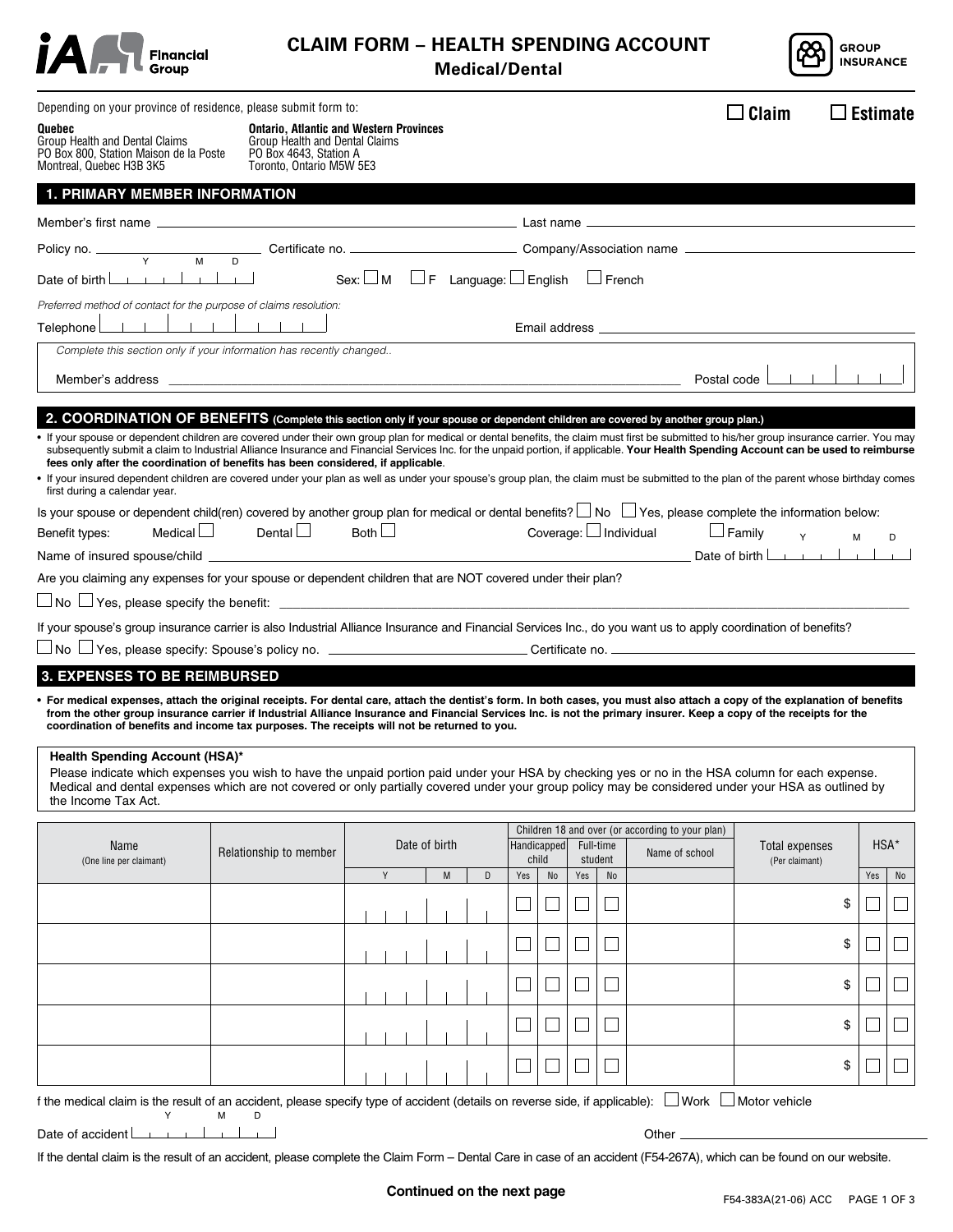## **DIRECT DEPOSIT AND NOTIFICATION**

#### **Direct deposit of your health and/or dental claim reimbursements and notification of claim processing**

Complete only when signing up for direct deposit or to update your information.

Banking information for direct deposit:



- 1. Cheque number (do not write this number).
- 2. Transit number (5 digits).
- 3. Financial institution number (3 digits).
- 4. Account number up to 12 digits. The format may vary from one financial institution to another. **Indicate all numbers and only the numbers.**

Email address for notification:  $\Box$  Work

 **To receive notifications, you must provide your email address and your banking information.**

 $\Box$  I do not want to receive notification

**You can view the status and details of your health and/or dental claims via My Client Space [\(ia.ca/myaccount](http://ia.ca/myaccount)), our secure website, at any time.**

### **5. MEMBER CONFIRMATION/AUTHORIZATION**

**I HEREBY CONFIRM:**

- 1. that the information contained in this claim form is true and complete to the best of my knowledge;
- 2. that the persons for whom I am making a claim are eligible and that if the claim is being made on behalf of a dependent, I am AUTHORIZED to disclose information about him/her with respect to the claim; and
- 3. that if the claim is being made under my Health Spending Account
	- (I) that the expenses are not eligible for reimbursement under the group policy with Industrial Alliance Insurance and Financial Services Inc. (iA Financial Group) or any other plan;
	- (II) the expenses being claimed qualify for reimbursement under my Health Spending Account;
- (III) that I understand that any expenses for which I am reimbursed under my Health Spending Account cannot be claimed for income tax purposes and should any tax consequences arise from the reimbursement of these expenses, I am responsible for payment of such taxes.
- I AUTHORIZE Industrial Alliance Insurance and Financial Services Inc. ("iA Financial Group") to deposit in my bank account, using the banking information I have provided above, any amounts payable in regards to a health and/or dental claim that I submit under my group insurance plan.

**I AGREE** that this authorization will apply until such time as I submit a written request to the contrary to iA Financial Group.

**I UNDERSTAND** that iA Financial Group will have no further obligation with regard to the claims paid.

I ALSO UNDERSTAND that iA Financial Group can, without prior notice, terminate the direct deposit of my claims payments. This authorization takes effect on the date indicated below and will be valid for all other active bank accounts at this or any other financial institution that I may name in the future.

Furthermore, I UNDERSTAND and AGREE that if I provide iA Financial Group with incorrect banking information or if I fail to notify iA Financial Group of any change in my banking information and, as a result of this error or omission, the amount of a paid claim is deposited into the wrong bank account, iA Financial Group cannot be held responsible or liable for this error or omission or be obligated to reimburse me if iA Financial Group is unable to recover the amount that was paid into the wrong account. On behalf of myself and my dependents:

- **1. I CONSENT TO THE RELEASE** of the information contained in this claim form to iA Financial Group, its employees, agents, reinsurers, service providers and other organizations working with iA Financial Group for the purposes of underwriting, administration and processing of the claim; and
- **2. I AUTHORIZE** any healthcare provider or professional, medical organization, insurance or reinsurance company, workers' compensation board, the policyholder, my employer, as well as any other person, private or public organization or institution to disclose to iA Financial Group, its employees, agents and service providers any information regarding the treatment and expenses incurred which they may need in the assessment of the claim.
- **3. I UNDERSTAND AND AUTHORIZE** that in the event there is reasonable suspicion of or any evidence of fraud or abuse regarding the claim, iA Financial Group will have the right to use and exchange any information related to the claim with any relevant regulatory, investigative or government body, any healthcare provider or professional medical organization, insurance company or reinsurer, the policyholder, my employer or any other party as provided by law for the purpose of investigating any such fraud or abuse.

**I UNDERSTAND** that personal information may be subject to disclosure to those authorized under the applicable laws within or outside of Canada.

**I AUTHORIZE** iA Financial Group to release to my employer/policyholder the amount of my account balance under the Health Spending Account when required for the provision/ management of the Health Spending Account.

**I AGREE** that a photocopy of this Confirmation/Authorization shall be as valid as the original.

Member's signature Date

Y M D